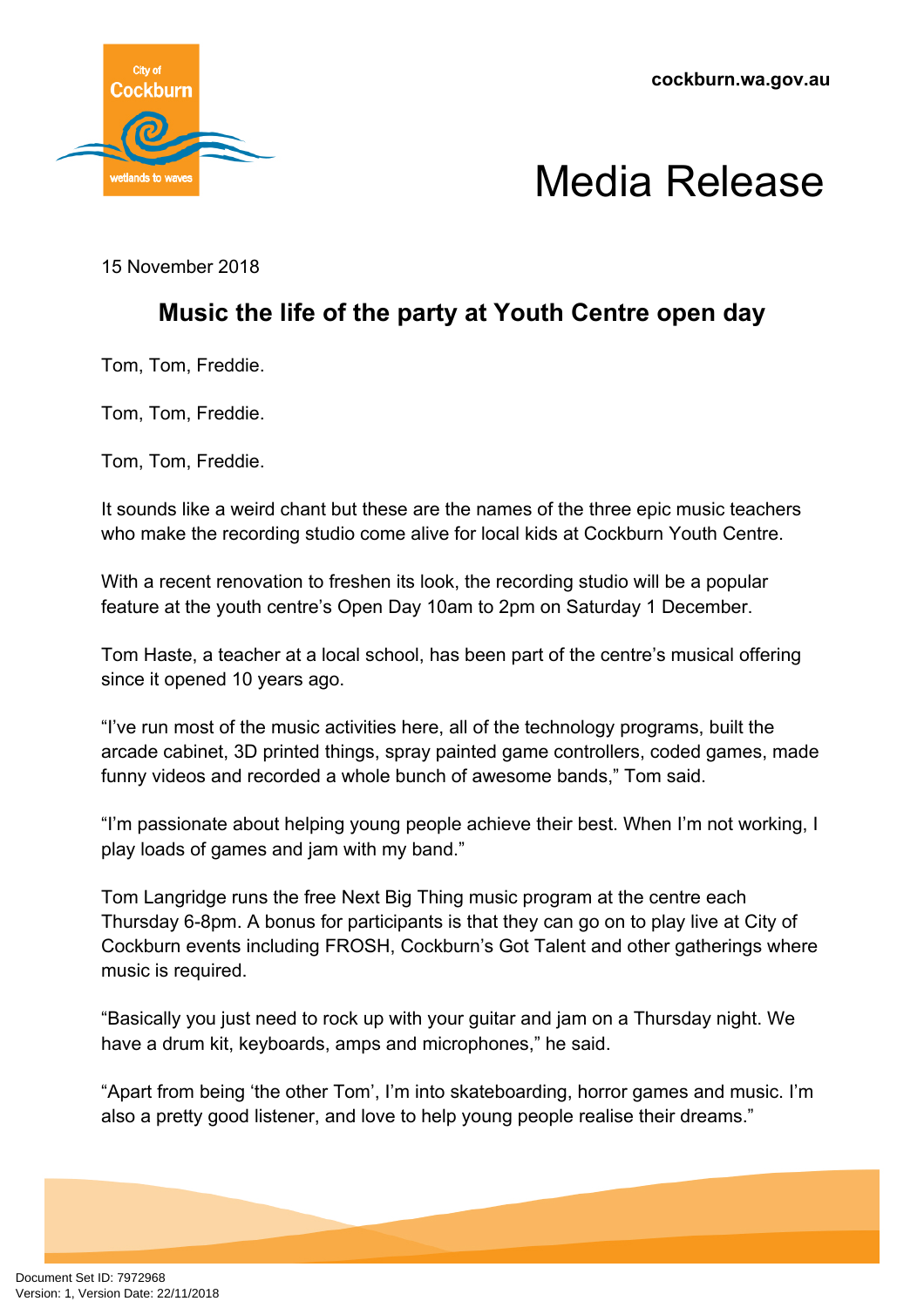

# Media Release

Freddie Mousavi is an Engineer by trade but prefers to give the gift of music to young people. His pet love is performing Disney covers with his latest favourite *Arabian Nights*, the opening song to Aladdin.

"My aim is to create an environment where youngsters can share their musical ideas with each other and master their instruments while having heaps of fun at the same time," he said.

The recording studio is available to local residents aged 24 and under at a heavily subsidised rate of \$29 for five hours, for jam sessions, practice time and recording.

All three teachers are members of their own bands and specialise in mentorship of young musicians in need of confidence to play for an audience.

### **OPEN DAY**

#### **Saturday 1 December, 10am – 2pm**

Cockburn Youth Centre, 25 Wentworth Parade, Success.

- Drama program for newbies and experienced
- Music recording studio and private tuition
- Fantasy roleplaying games hosted by our Dungeon Master
- Tabletop games
- $\bullet$  Kitchen Experience program  $-$  sample the goods
- Women's boxing, mixed bball, dodgeball & more
- Job vacancies, resume templates & employment tips
- Meet our friendly team, Youth Advisory Collective and Youth Diversity Alliance members
- Ryde program complete the required 50 hrs of supervised driving with a volunteer driving mentor.

### **FREE BBQ, and coffee and tea for the parents!**

For more information visit cockburn.wa.gov.au/OpenDay, call 08 9411 3888 or email [youth@cockburn.wa.gov.au](mailto:youth@cockburn.wa.gov.au)

**Caption:** Cockburn Youth Centre music teachers Tom Haste, Freddie Mousavi and Tom Langridge are cooler than their Bitmojis. Come and see them for real.